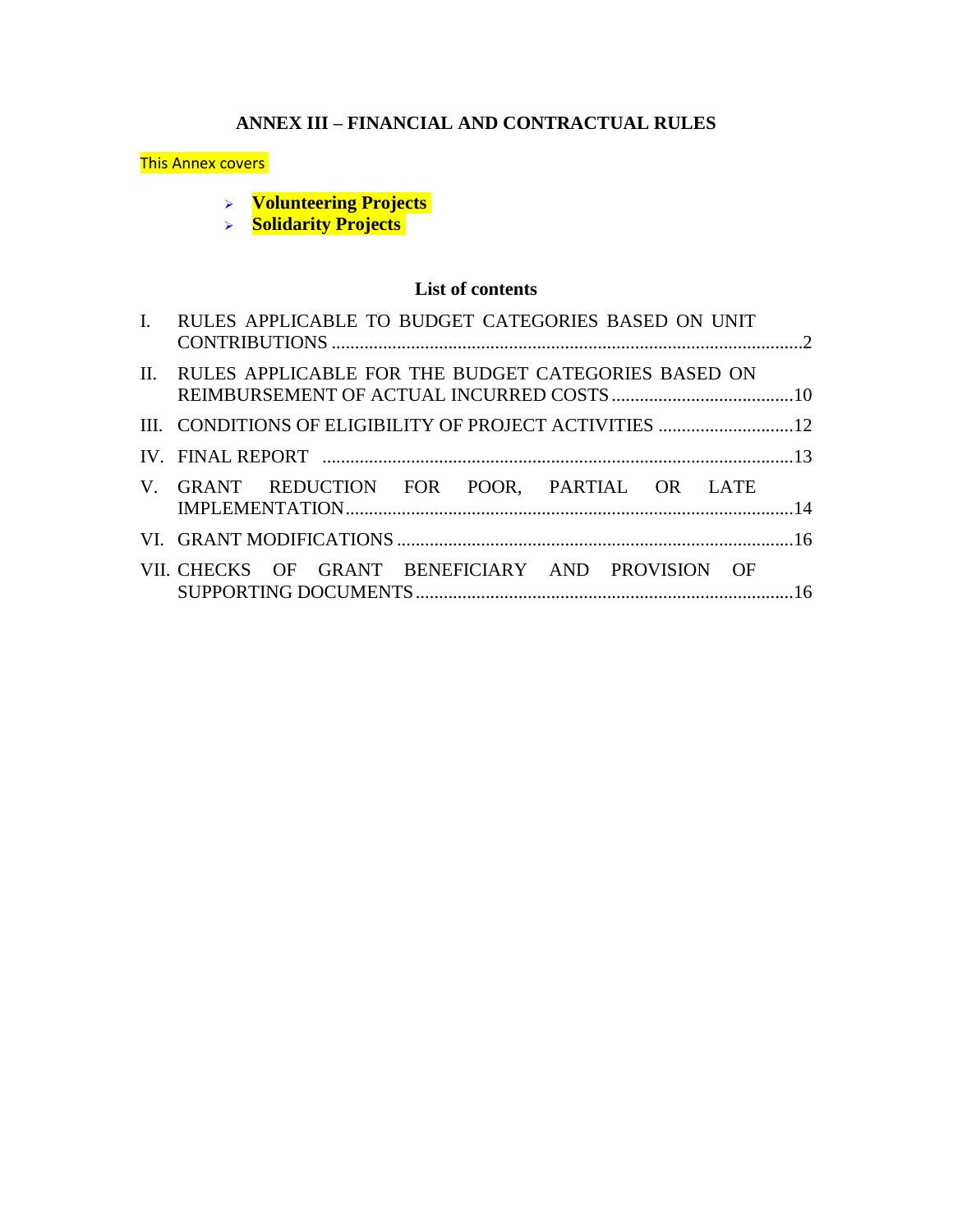## **I. RULES APPLICABLE TO BUDGET CATEGORIES BASED ON UNIT CONTRIBUTIONS**

## **I.1 Conditions for eligibility of unit contributions**

Where the grant takes the form of a unit contribution, the number of units must comply with the following conditions:

- the units must be actually used or produced in the period set out in Article I.2.2 of the Special Conditions;
- the units must be necessary for implementing the Project or produced by it;
- the number of units must be identifiable and verifiable, in particular supported by records and documentation specified in this Annex.

## **I.2 Calculation and supporting documents for unit contributions**

## **[for Volunteering Projects**

## **A. Travel**

Travel costs of participants from their place of origin to the venue of the activity and return.

By default, the place of origin is understood as the place of residence of the participant and the place of the venue as the place where the host organisation is located. If a different place of origin or venue is reported, the beneficiary must provide the reason for this difference.

In case no travel took place or it was funded from other EU sources than the European Solidarity Corps Programme (e.g. a participant is already at the place of the venue in relation to another activity than the one funded from the Agreement), the beneficiary must report that situation accordingly in the European Solidarity reporting and management tool for each mobility concerned. In this case, no grant support for travel will be awarded.

(a) Calculation of the grant amount for travel costs: the grant amount is calculated by multiplying the number of participants, including accompanying persons per distance band, by the unit contribution applicable to the distance band concerned and type of travel (standard or green), as specified in Annex IV of the Agreement.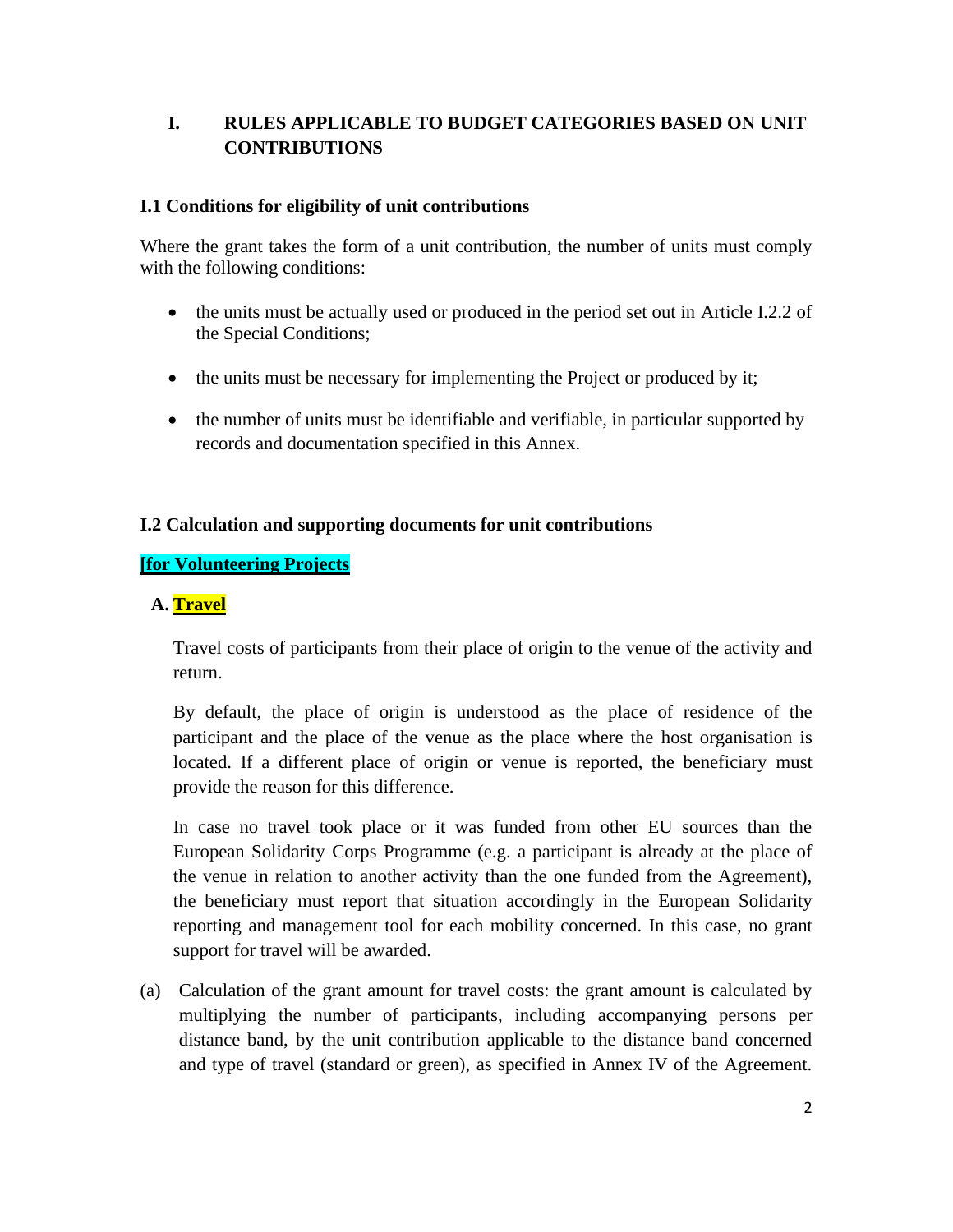The unit contribution per distance band represents the grant amount for a return travel between the place of departure and the place of arrival. In case of green travel modes (train, bus, shared car, boat), the green travel unit contributions apply, otherwise the standard travel unit contributions apply.

For the establishment of the distance band applicable, the beneficiary must indicate the distance of a one-way travel using the on-line distance calculator available on the Commission's website at:

[http://ec.europa.eu/programmes/erasmus-plus/tools/distance\\_en.htm.](http://ec.europa.eu/programmes/erasmus-plus/tools/distance_en.htm)

The beneficiary will calculate in the European Solidarity Corps reporting and management tool the grant amounts for travel based on the applicable unit contribution rates.

- (b) Triggering event: the event that conditions the entitlement to the grant is that the participant has actually undertaken the activity.
- (c) Supporting documents

Proof of attendance of the activity in the form of a declaration signed by the participant and by the /host organisation specifying: the name of the participant, the purpose of the activity, the venue, starting and end dates.

In addition, in case of use of sustainable means of transport (green travel): a declaration on honour signed by the person receiving the travel grant and the sending organisation will serve as supporting documentation. Participants should be informed of their duty to keep the proof of travel (transport tickets) and to provide it to the beneficiary, if requested.

(d) Reporting: The beneficiary must report in the European Solidarity Corps reporting and management tool on all activities realised under the project.

## **B. Pocket Money**

(a) Calculation of the grant amount: the grant amount is calculated by multiplying the number of days per participant by the unit contribution applicable per day for the host country concerned, as specified in Annex IV of the Agreement. The calculation may include one travel day before the activity and one travel day following the activity (if relevant), and up to four additional days for participants receiving a green travel grant. The calculation must exclude accompanying persons.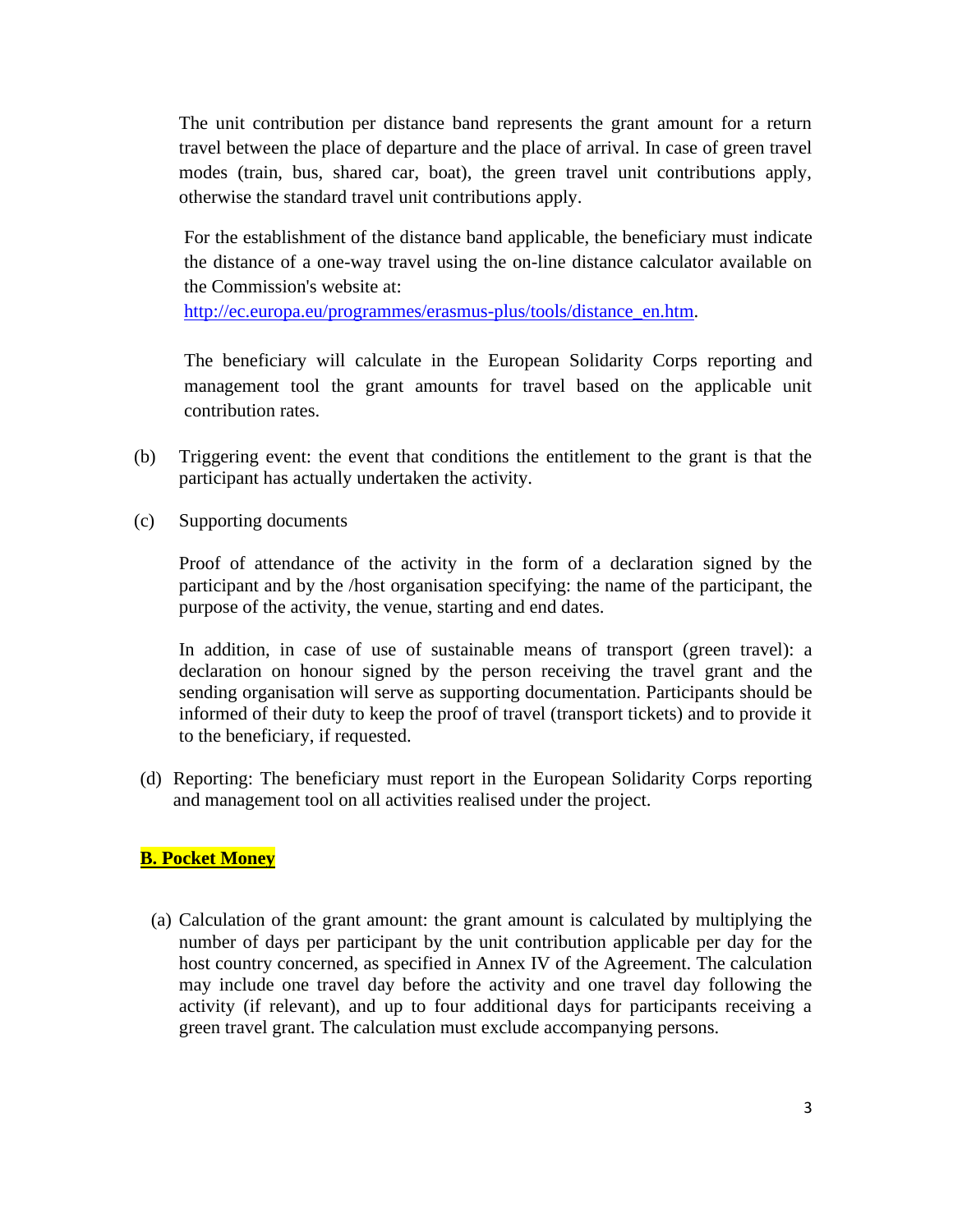- In case of an interruption during the stay, the period of the interruption will not be counted when calculating the pocket money. In case of interruption due to "force majeure", the participant may be allowed to continue the activities after the interruption (if possible within the conditions established in this Agreement).
- In case of termination by the participant of the agreement with the beneficiary due to "force majeure", the participant must be entitled to receive the amount of the grant corresponding at least to the actual duration of the activity period. Any remaining funds must be refunded to the beneficiary, except if agreed differently by both parties.
- (b) Triggering event: the event that conditions the entitlement to the grant is that the participant has actually undertaken the activity for the specified period.
- (c) Supporting documents:

Proof of attendance of the activity in the form of a declaration signed by the participant and by the host organisation, specifying: the name of the participant, the purpose of the activity, the venue, starting and end dates.

- (d) Reporting:
	- Participants must provide their feedback in terms of factual information and their appreciation of the activity period, its preparation and follow-up. The participants must use the standard on-line questionnaire provided by the European Commission (the participant report) when submitting their feedback.
	- The beneficiary must report in the European Solidarity Corps reporting and management tool on all activities realised under the project.
	- If the duration of an activity is longer than the one indicated in the agreement with the participant, the beneficiary must amend the agreement to take into account the longer duration, provided that the remaining grant amount allows it. In such case, the beneficiary must indicate in the European Solidarity Corps reporting and management tool the new start date and the end date in line with the approved amendment.

## **C1. Management Costs**

(a) Calculation of the grant amount: The grant amount is calculated by multiplying the number of activities for volunteering teams and/or the number of participants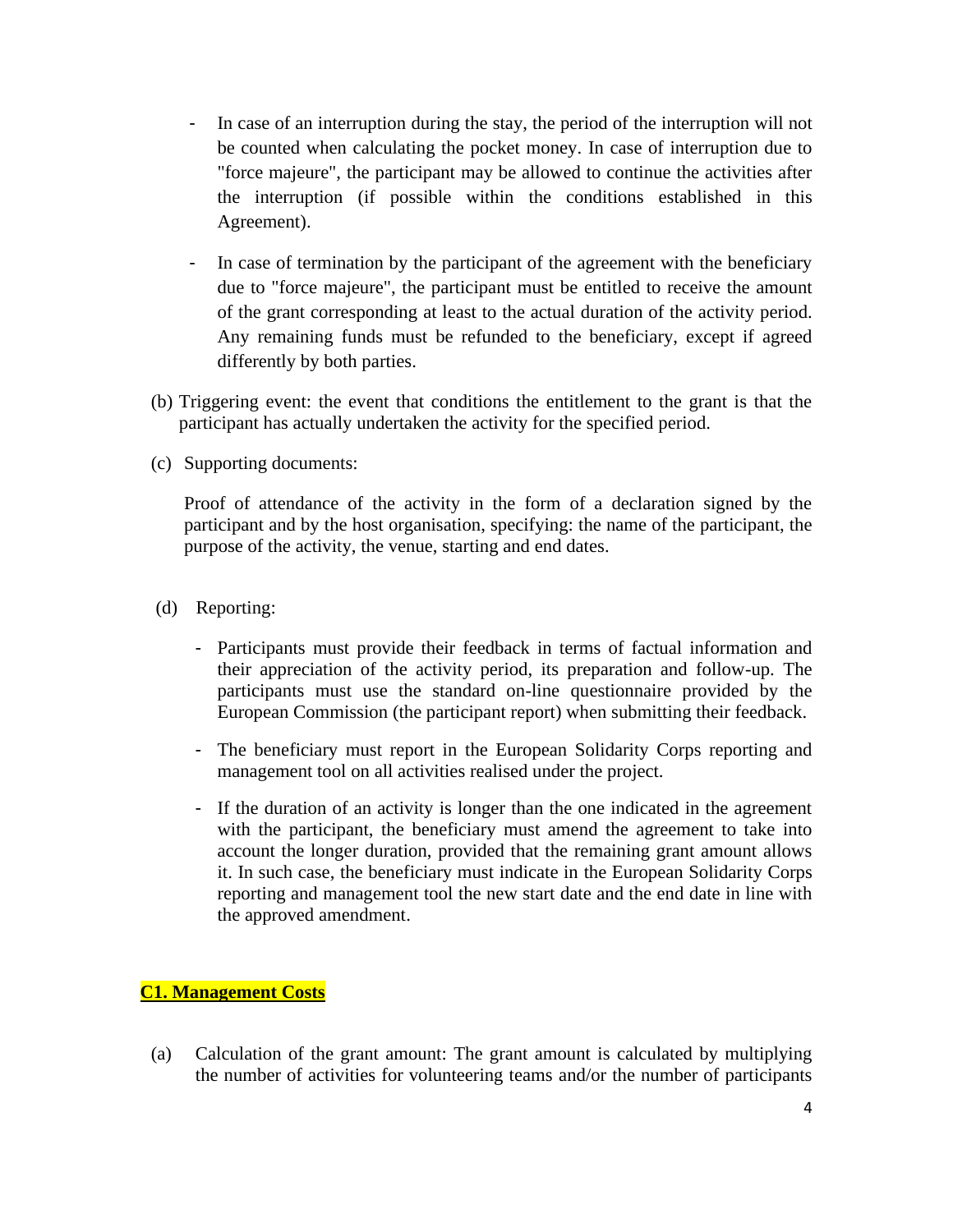in individual volunteering activities, excluding accompanying persons, by the unit contributions applicable and capped, as specified in Annex IV of the Agreement.

- (b) Triggering event: the event that conditions the entitlement to the grant is that the beneficiary implements the project activities as applied for in the grant application and as approved by the National Agency.
- (c) Supporting documents: proof of activities implemented will be provided in the form of a description of these activities in the final report.
- (d) Reporting: the beneficiary must report in the European Solidarity Corps reporting and management tool on all activities realised under the project.

#### **C2. Organisational support**

(a) Calculation of the grant amount: the grant amount is calculated by multiplying the number of days per participant by the unit contribution applicable per day for the host country concerned, as specified in Annex IV of the Agreement. The calculation may include one travel day before the activity and one travel day following the activity (if relevant), and up to four additional days for participants receiving a green travel grant. The calculation may include accompanying persons.

Persons taking part in preparatory visits are not considered for calculation of the organisational support grant (specific funding is available for preparatory visits).

- (b) Triggering event: the event that conditions the entitlement to the grant is that the participant has actually undertaken the activity.
- (c) Supporting documents:

Proof of attendance of the activity in the form of a declaration signed by the participant and by the host organisation, specifying: the name of the participant, the purpose of the activity, the venue, starting and end dates.

- (d) Reporting:
	- The beneficiary must report on in the European Solidarity Corps reporting and management tool on all activities realised under the project.
	- Participants in the activities must provide their feedback in terms of factual information and their appreciation of the activity period, its preparation and follow-up. The participants must use the standard on-line questionnaire provided by the European Commission (the participant report) when submitting their feedback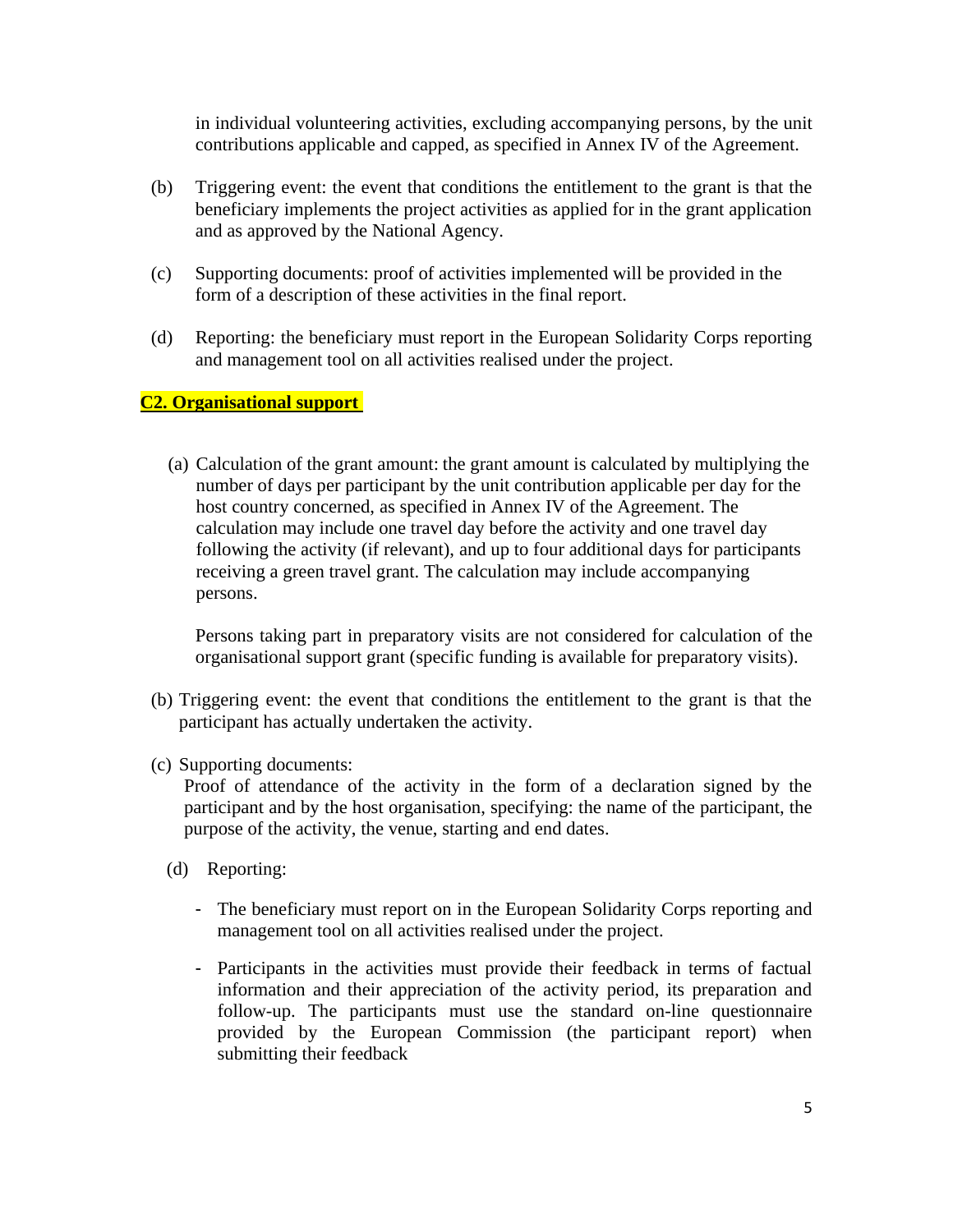#### **D. Inclusion support**

- (a) Calculation of the grant amount: the grant amount is calculated by multiplying the number of activity days of each participant with fewer opportunities by the unit contribution applicable for the relevant host country, as specified in Annex IV of the Agreement. One travel day before the activity and one travel day following the activity, and up to four additional days for participants receiving a green travel grant may be included in the calculation. The calculation must exclude accompanying persons.
- (b) Triggering event: the event that conditions the entitlement to the grant is that the participant is a young person with fewer opportunities has actually undertaken the activity.
- (c) Supporting documents: proof of implementation of the additional measures and activities undertaken to promote social inclusion will be required, in the form of a description of these measures in the final report. Proof of attendance of the activity in the form of a declaration signed by the participant and the host organisation specifying: the name of the participant, the host organisation, the purpose of the activity, venue, starting and end dates. The declaration should also include make reference to the additional support received by the participant.
- (d) Reporting:
	- − The beneficiary must report in the European Solidarity Corps reporting and management tool on all activities realised under the project
	- − The beneficiary must specifically report in the European Solidarity Corps reporting and management tool on the barriers faced by the participant as well as on the additional measures and activities carried out to support his/her participation.

#### − **E. Preparatory visits**

- (a) Calculation of the grant amount: the grant amount is calculated by multiplying the total number of persons participating in preparatory visits by the unit contribution applicable, as specified in Annex IV of the Agreement and with the limitations specified in the Programme Guide.
- (b) Triggering event: the event that conditions the entitlement to the grant is that the person has actually undertaken the preparatory visit.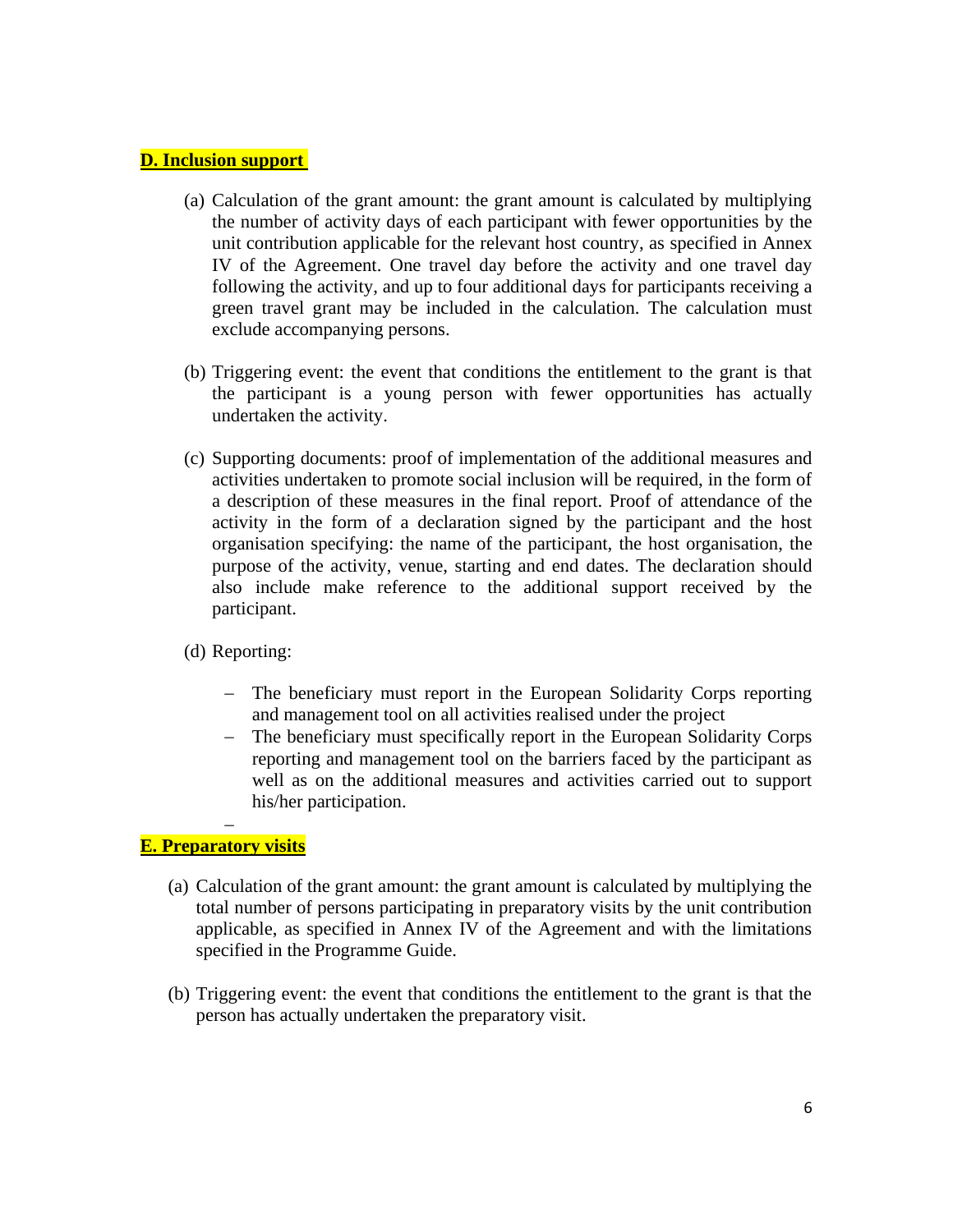Supporting documents: proof of attendance of the preparatory visit in the form of an agenda and a declaration signed by the participant and by the hosting organisation specifying the name of the person, the purpose of the activity.

## **F1. Online Linguistic Support (OLS)**

The following provisions shall only apply to volunteering projects where the main language of instruction or work is one of the languages available in the Online Linguistic Support tool, and where the participant is not a native or fully proficient speaker of the language in question.

OLS language assessments

- Language assessment are provided for participants undertaking a mobility period for a minimum period of two months.
- The beneficiary must distribute OLS accesses to participants (after their selection for the activity), and must make every effort to ensure that all the allocated accesses are used by the selected participants.
- The beneficiary must ensure that participants take the OLS language assessment before their activity period.
- The beneficiary will be notified of the assessment results by the service provider.

OLS language courses

- Participants must have taken an OLS assessment before they can be awarded an access to follow an OLS language course (if available). Accesses to OLS language courses must be awarded to all participants willing to follow the course and according to the participant's linguistic needs.
- OLS course accesses must be distributed among the participants according to their needs. All participants having taken the language assessment have the opportunity to follow a language course, if the required language and level is available in the OLS tool.
- Participants with level B2 or higher in their main language of instruction or work (according to the result of the language assessment) have the opportunity to follow an OLS course either in that language or in the local language of the country, provided it is available in the OLS. It is up to the beneficiary to indicate this choice in the OLS tool.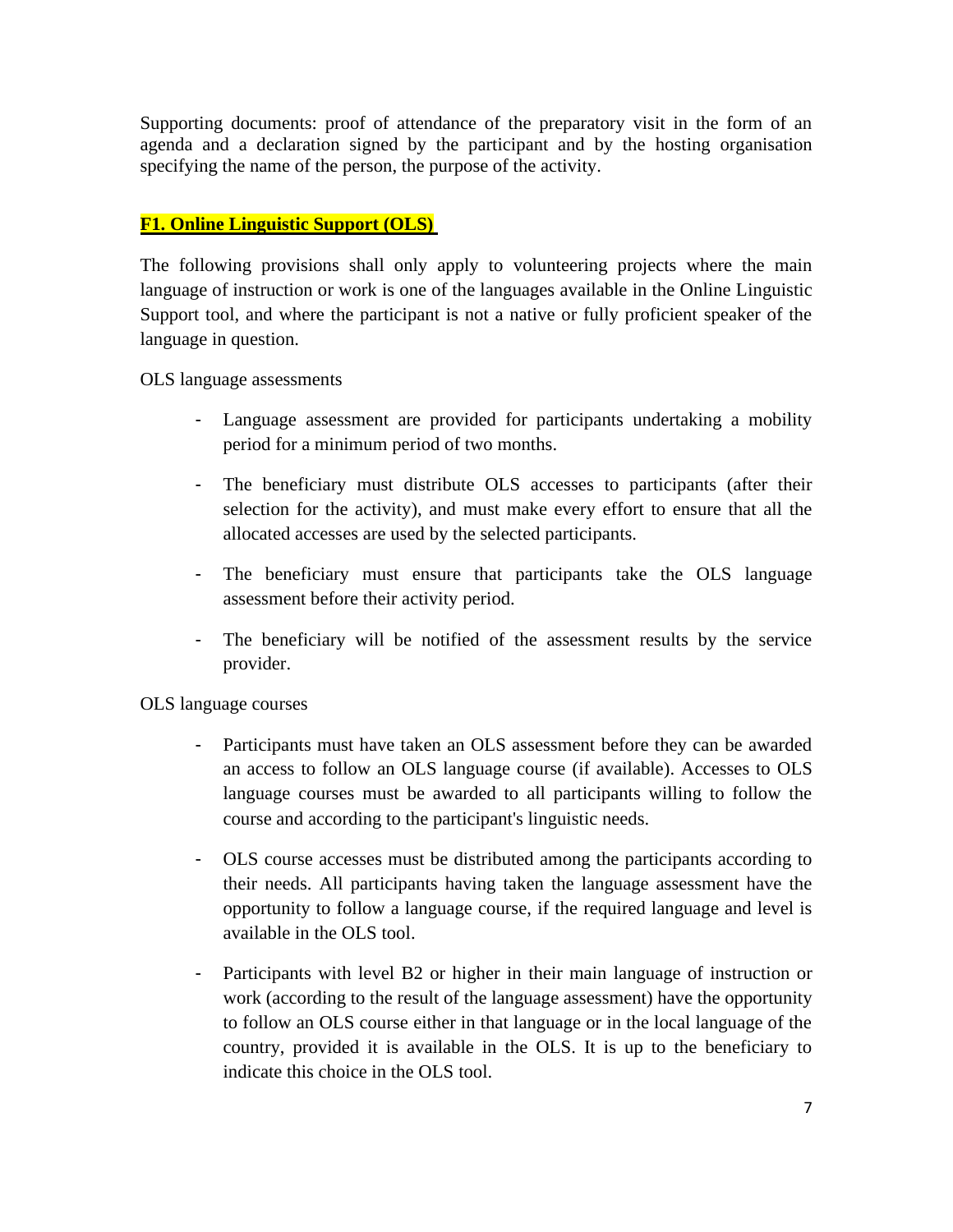- OLS language course accesses must be used in the period between the OLS assessment and the end of the mobility activity.
- The beneficiary must monitor the use of accesses on the basis of the information provided by the service provider.
- The beneficiary must make every effort to ensure that all the allocated accesses are actively used by the selected participants.

## *All accesses*

- By signing the Volunteering agreement, participants commit to complete the OLS language assessment before the mobility period and to follow the OLS language course, if awarded.
- The beneficiary must act in line with the guidelines for use of OLS provided by the service provider.
- The beneficiary must report on the number of used language assessment and language course accesses in their reports.
- In case of unused or non-allocated accesses at the time of final beneficiary report submission, the NA may decide to take this into account for the allocation of accesses awarded to the beneficiary in the subsequent call years and/or selection rounds.

## **F2. Language learning support**

## *Only applicable for Volunteering Projects insofar as they concern activities lasting 60 days or more.*

For cross-border activities this unit cost is eligible only for languages and/or levels not offered by the Online Language Support.

- (a) Calculation of the grant amount: the grant amount is calculated by multiplying the total number of participants receiving linguistic support by the unit contribution as specified in Annex IV of the Agreement. Participants that have received Online Linguistic Support will be excluded from this calculation
- (b) Triggering event: the event that conditions the entitlement to the grant is that the participant has actually undertaken language preparation in the language of instruction or work.
- (c) Supporting documents: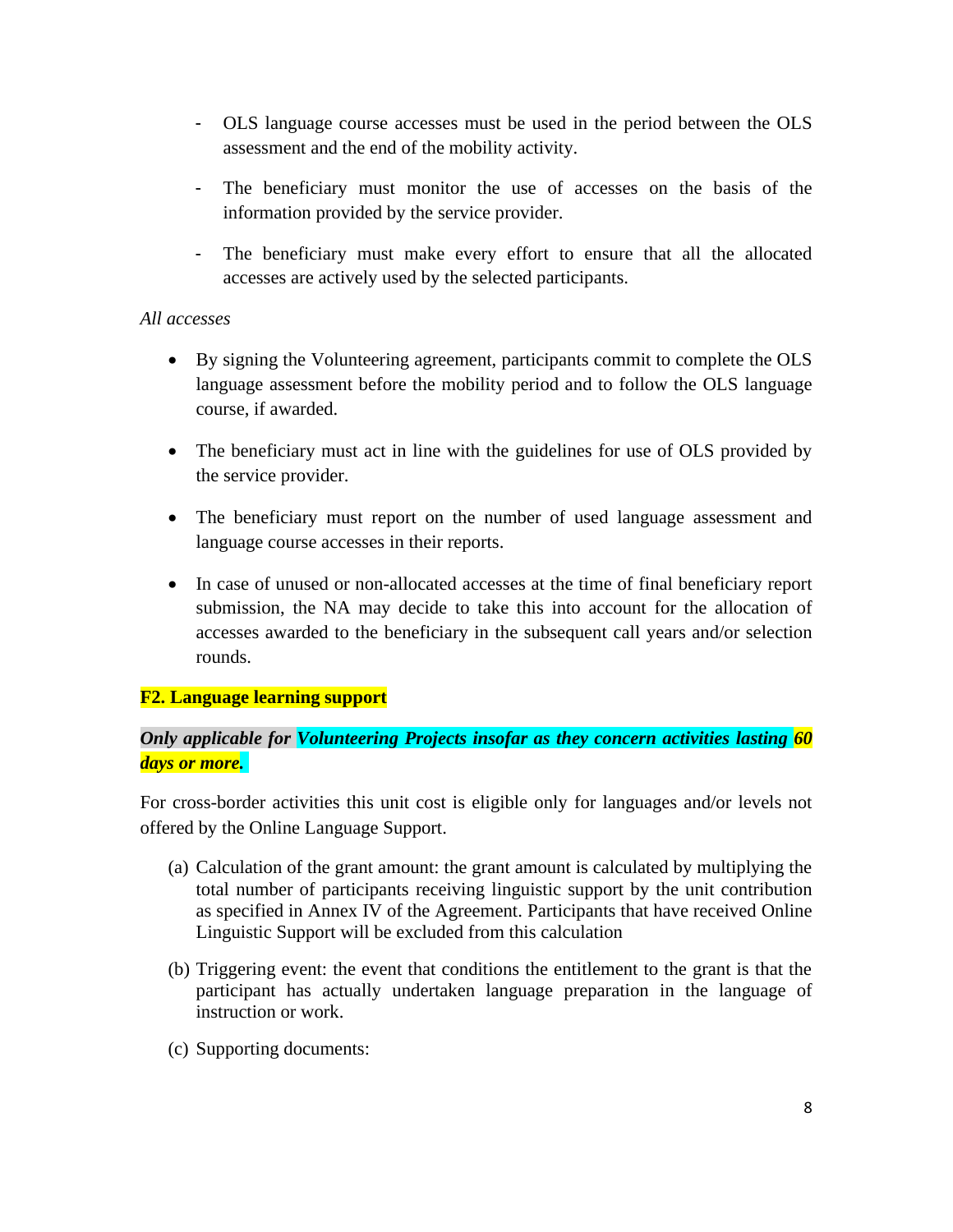- − proof of attendance of language courses in the form of a declaration signed by the course provider, specifying the name of the participant, the language taught, the format and duration of the provided courses, or
- − invoice for the purchase of learning materials, specifying the language concerned, the name and address of the body issuing the invoice, the amount and currency, and the date of the invoice, or
- − in case the linguistic training is provided directly by the beneficiary: a declaration signed and dated by the participant providing the training, specifying the name of the participant, the language taught, the format and duration of the linguistic training provided. ]

#### [For Solidarity Projects:

#### **A. Project management costs**

- (a) Calculation of the grant amount: the grant amount is calculated by multiplying the number of months per project by the unit contribution applicable as specified in Annex IV of the Agreement.
- (b) Triggering event: the event that conditions the entitlement to the grant is that the group of young people have actually implemented the project.
- (c) Supporting documents: proof of project implementation will be provided in the form of a description of the undertaken activities in the final report.
- (d) Reporting:
	- the beneficiary must report on the solidarity project and provide information on the implemented project activities in the final report;
	- participants in the project must report via an on-line questionnaire providing their feedback on their participation in the project.

#### **B. Coaching costs**

- (a) Calculation of the grant amount: the grant amount is calculated by multiplying the working days of the coach by the unit contribution applicable for the country concerned as specified in Annex IV of the Agreement. A cap limiting the amount awarded for coaching costs will be set at maximum 12 days per project.
- (b) Triggering event: the event that conditions the entitlement to the grant is that the group of young people have used a coach for the purposes described in Annex II of the Agreement.
- (c) Supporting documents: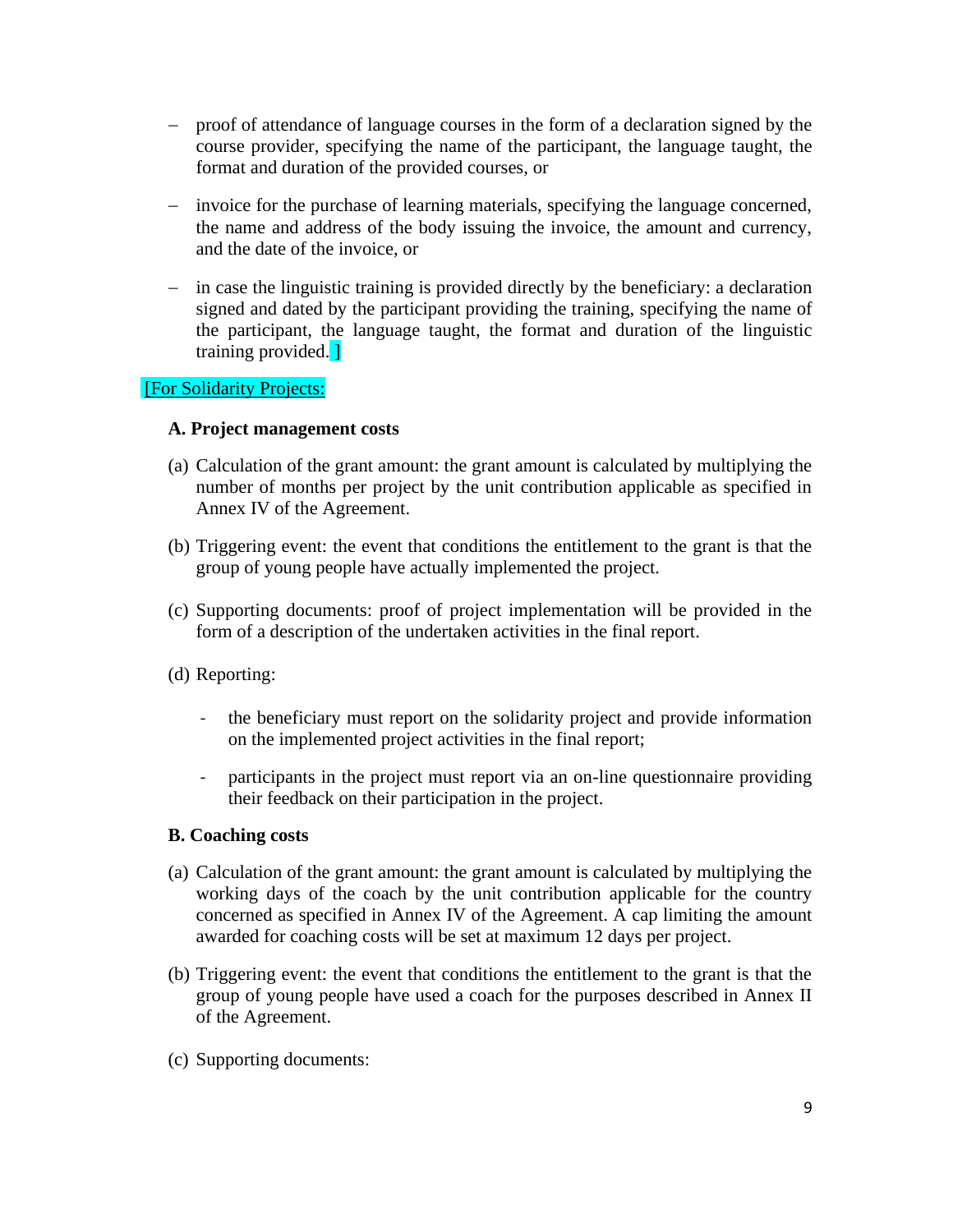- proof of involvement of the coach in the project will be provided in the form of a description of the undertaken activities in the final report.
- proof of the time spent on the project by the coach will be provided in the form of a time sheet including the name of the coach, the dates and the total number of days of work of the coach for the project.
- (d) Reporting: the beneficiary must report on the solidarity project and include information on the number of days of work and the role/involvement of the coach in the project in the final report.]

## <span id="page-9-0"></span>**II. RULES APPLICABLE FOR THE BUDGET CATEGORIES BASED ON REIMBURSEMENT OF ACTUAL INCURRED COSTS**

#### **II.1. Conditions for the reimbursement of actual costs**

Where the grant takes the form of a reimbursement of actual costs, the following conditions must apply:

- (a) they are incurred by the beneficiary;
- (b) they are incurred in the period set out in Article I.2.2.;
- (c) they are indicated in the estimated budget set out in Annex II or eligible following budget transfers in accordance with Article I.3.3;
- (d) they are incurred in connection with the Project as described in Annex II and are necessary for its implementation;
- (e) they are identifiable and verifiable, in particular are recorded in the beneficiary's accounting records and determined according to the applicable accounting standards of the country where the beneficiary is established and with the beneficiary's usual cost accounting practices;
- (f) they comply with the requirements of applicable tax and social legislation;
- (g) they are reasonable, justified, and comply with the principle of sound financial management, in particular regarding economy and efficiency;
- (h) they are not covered by a unit contribution as specified in Section I of this Annex.

#### **II.2. Calculation of actual cost**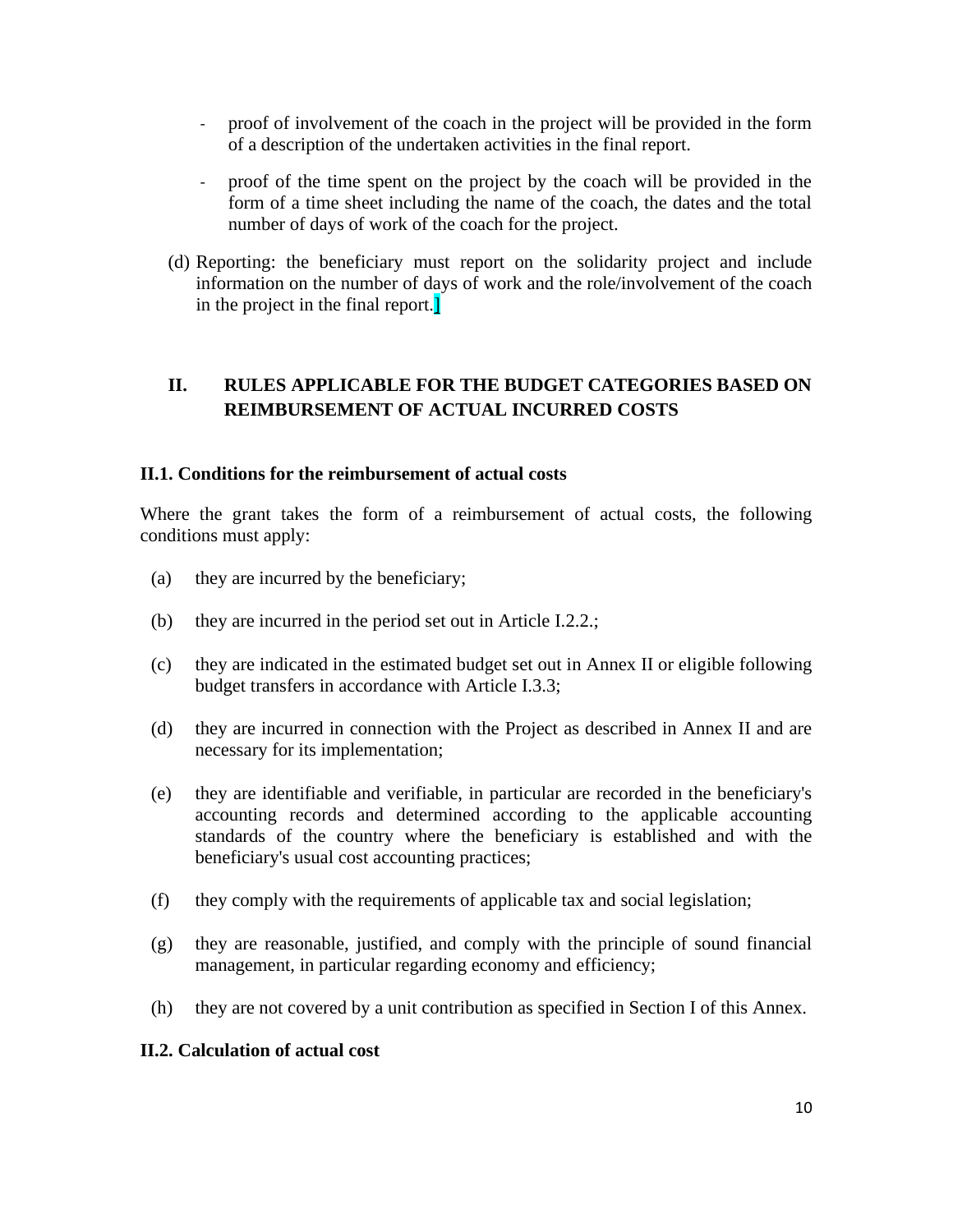#### [For Volunteering projects

#### **A. Exceptional costs**

- (a) Calculation of the grant amount: the grant is a reimbursement of 80% of the eligible costs actually incurred, of 80% of the eligible costs for expensive travel costs of eligible participants and of 100% of the eligible costs actually incurred for the participation of young people with fewer opportunities, for costs related to reinforced mentorship, visa related costs, residence permits, vaccinations, medical certifications etc.
- (b) Eligible costs:
	- Costs relating to a pre-financing guarantee lodged by the beneficiary where such guarantee is required by the NA, as specified in Article I.4.2 of the Agreement.
	- Costs of travel in the most economical but also effective way for eligible participants for which the standard funding rule does not cover at least 70% of the eligible costs. The exceptional costs for expensive travel replace the separate travel grant.
	- Costs incurred by organisations to support the participation of young people with fewer opportunities or with special needs on equal terms as others related to:
		- o reasonable adjustments or investment in physical assets.
		- o reinforced mentorship, i.e. the preparation, implementation and follow-up of tailor-made activities. Applicants must justify that the standard funding ("Inclusion support" unit cost per day per participant) does not cover at least 80 % of the costs incurred for reinforced mentorship. If awarded, the exceptional costs to support the participation of young people with fewer opportunities will replace the inclusion support grant.
	- Costs connected to personal insurance for in-country activities.
	- Recognition of academic and/or professional qualifications (e.g. certified copies, translations, administrative proceedings, aptitude tests, etc).
	- Visa and visa-related costs, residence permits, vaccinations, medical certifications, clearance requirements costs.

(c) Supporting documents:

– Proof of the cost of the financial guarantee issued by the body providing the guarantee to the beneficiary, specifying the name and address of the body issuing the financial guarantee, the amount and currency of the cost of the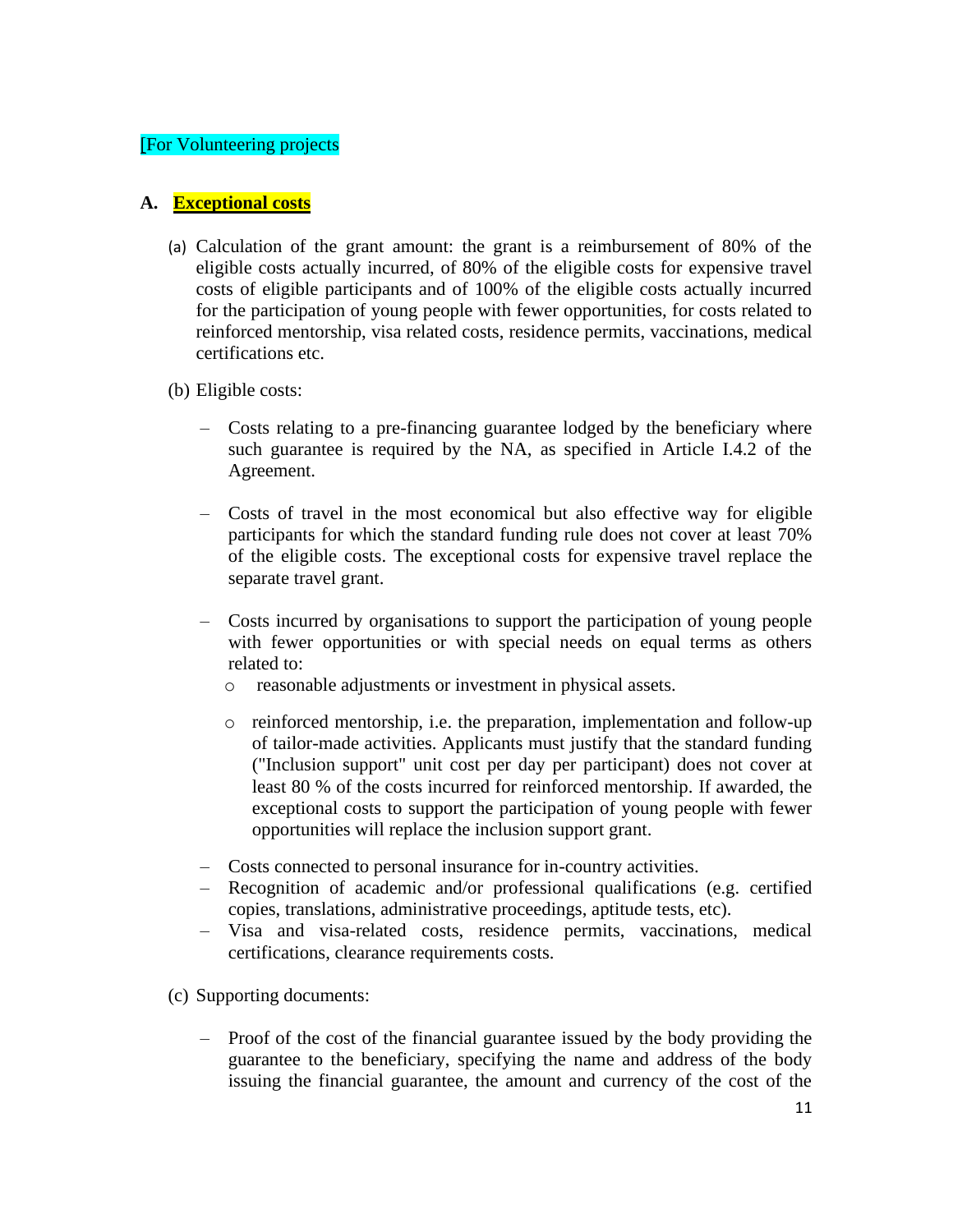guarantee, and providing the date and signature of the legal representative of the body issuing the guarantee.

- In the case of travel costs: proof of payment of the related costs on the basis of invoices specifying the name and address of the body issuing the invoice, the amount and currency, the date of the invoice and the travel route.
- In the case of costs to support the participation of young people with fewer opportunities: proof of payment of the related costs on the basis of invoices specifying the name and address of the body issuing the invoice, the amount and currency, and the date of the invoice;
- In the case of costs related to visas, residence permits and vaccinations, as well as other costs specified above: proof of payment on the basis of invoices specifying the name and address of the body issuing the invoice, the amount and currency, and the date of the invoice.
- (a) Reporting:
	- − For direct costs: for each cost item in this budget category, the beneficiary must report the type of costs and the real amount of costs incurred
	- − For indirect costs: no reporting required. ]

[For Solidarity Projects

#### **A. Exceptional costs**

- (a) Calculation of the grant amount: the grant is a reimbursement of 100% of the eligible costs actually incurred for the participation of young people with fewer opportunities (members of the group implementing the project)
- (b) Eligible costs: Costs to support the participation of young people with fewer opportunities or with special needs on equal terms as others;
- (c) Supporting documents: In the case of costs to support the participation of young people with fewer opportunities: proof of payment of the related costs on the basis of invoices specifying the name and address of the body issuing the invoice, the amount and currency, and the date of the invoice;
- (d) Reporting: The beneficiary must report on the solidarity project and provide information on the type of expenses related to the participation of young people with fewer opportunities (members of the group implementing the project) as well as the real amount of related costs incurred.]

## <span id="page-11-0"></span>**III. CONDITIONS OF ELIGIBILITY OF PROJECT ACTIVITIES**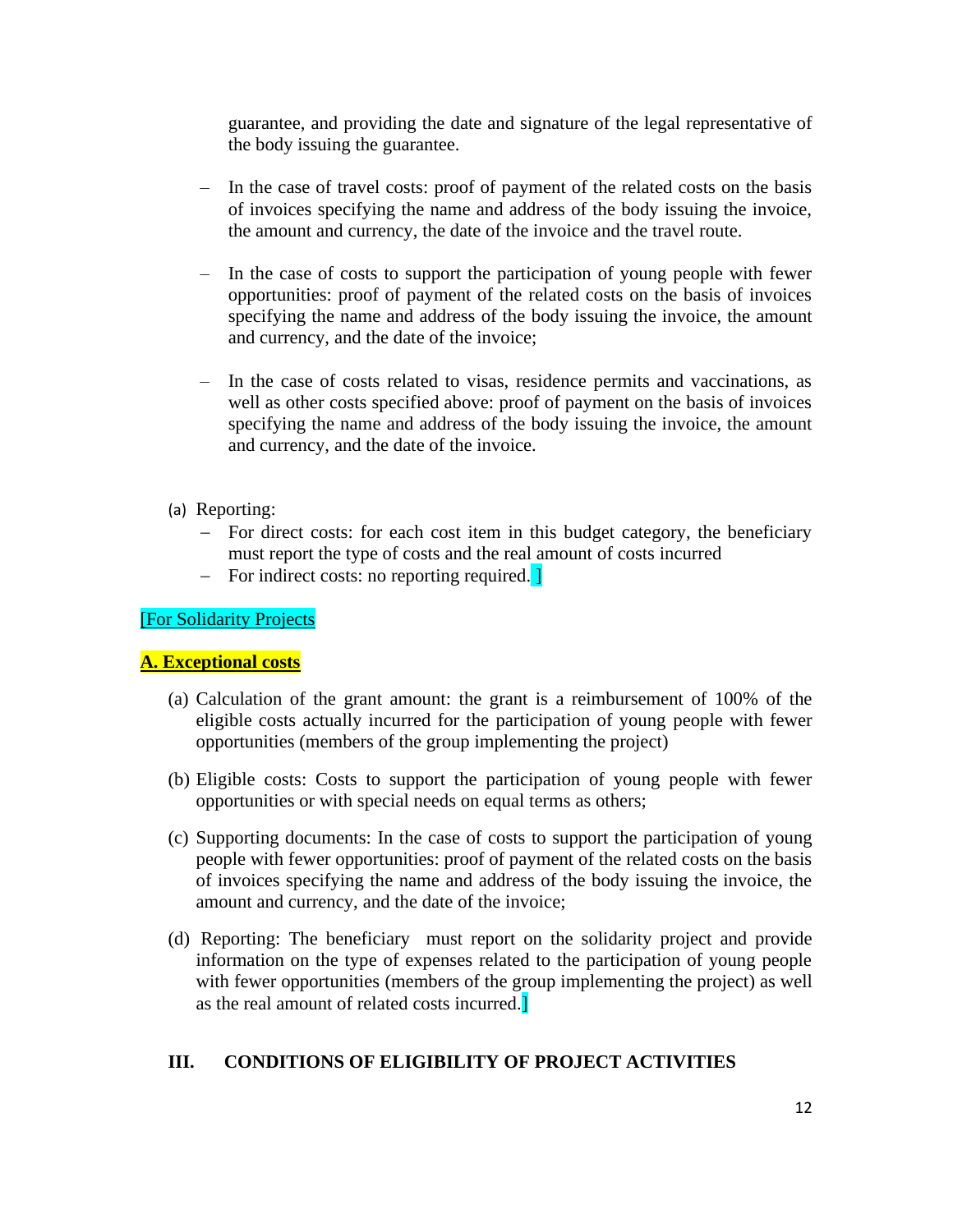- a) The beneficiary must ensure that the activities of the project for which grant support was awarded are eligible in accordance with the rules set out in the European Solidarity Corps Programme Guide.
- b) Travel time will not be considered when determining compliance with minimum eligible duration of mobility activities specified in the Programme Guide.
- c) Activities that are not compliant with the rules set out in the Programme Guide (as complemented by the rules set out in this Annex) must be declared ineligible by the NA and the grant amounts corresponding to those activities must be recovered in full. The recovery must cover all budget categories for which a grant was awarded in relation to the activity that is declared ineligible.
- d) The eligible minimum duration of activities specified in the European Solidarity Corps Programme Guide is the minimum duration of the activity excluding time for travel.
- e) Regarding costs incurred in relation to Preparatory Visits (where applicable) by participants who did not subsequently undertake any Individual Volunteering or Volunteering Teams activities, the beneficiary shall submit a justification to the National Agency explaining the reasons for not implementing activities in relation to the young participant concerned. The National Agency may approve such a request based on this justification.

## <span id="page-12-0"></span>**IV. FINAL REPORT**

## [For Solidarity Projects:

The final report will be assessed in conjunction with the participant reports, and it will be scored on a total of maximum 100 points. A common set of evaluation criteria will be used to measure the extent to which the project was implemented in line with Annex II of this Agreement. The beneficiary must submit the final report after the project end date or whenever the foreseen activities have been completed.

#### [For Volunteering Projects:

The final report will be assessed in conjunction with the participant reports, and it will be scored on a total of maximum 100 points. A common set of evaluation criteria will be used to measure the extent to which the project was implemented in line with the targets defined in Annex II of this Agreement and the European Solidarity Corps quality standards.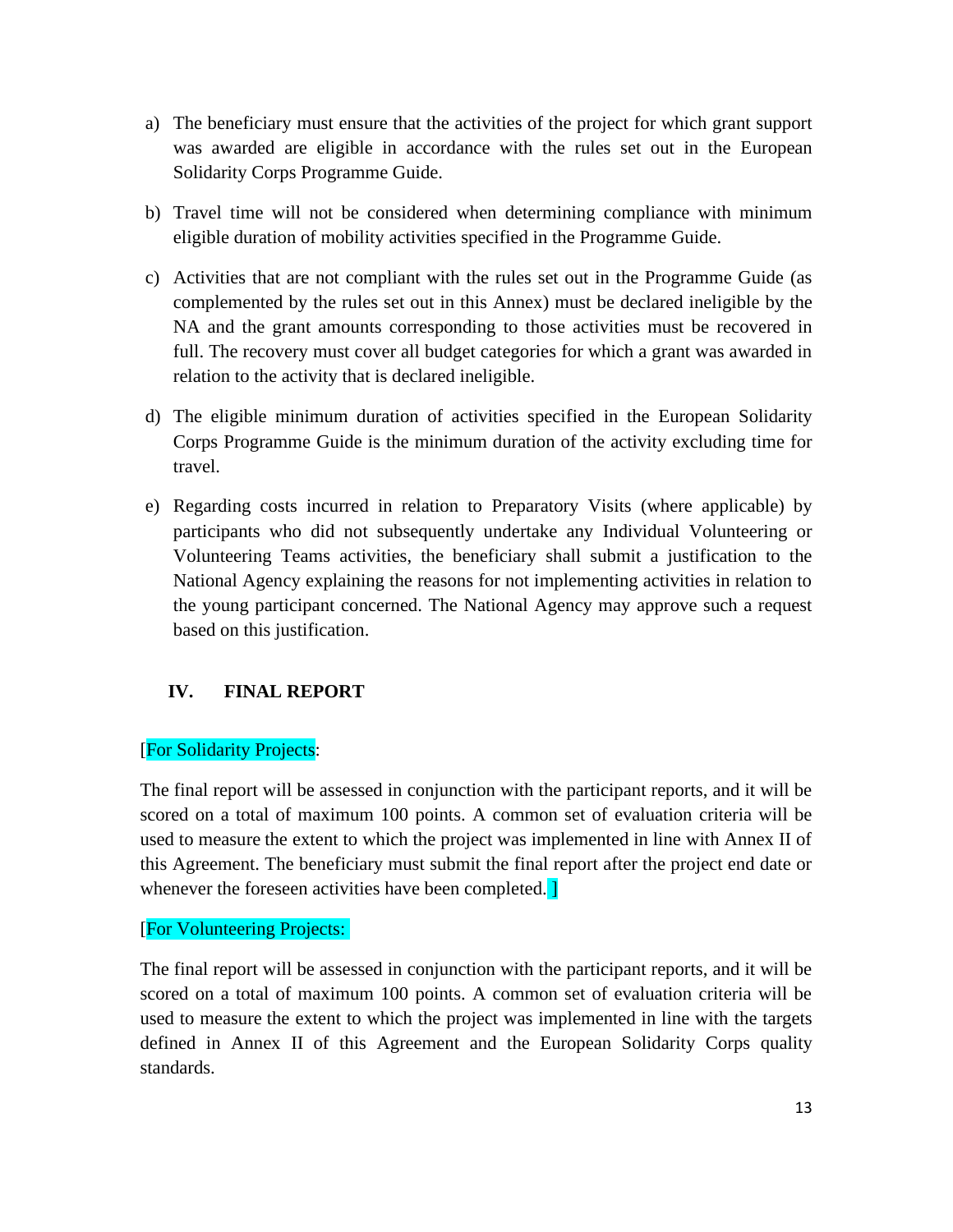The beneficiary must submit the final report after the project end date. Earlier submissions of the final report could be considered as a request for premature termination of the Grant Agreement and may result in a lower evaluation score. ]

# <span id="page-13-0"></span>**V. GRANT REDUCTION FOR POOR, PARTIAL OR LATE IMPLEMENTATION**

Poor, partial or late implementation of the Project may be established by the NA on the basis of the final report submitted by the beneficiary (including reports from individual participants taking part in the activities).

In addition, the NA may also consider information received from any other relevant source, proving that the Project is not implemented in accordance with the contractual provisions. Other sources of information may include monitoring visits, Quality Label reports, desk checks or on-the-spot checks undertaken by the NA.

The final report will be assessed on the basis of quality criteria and scored on a total of maximum 100 points. If the final report scores below 50 points in total, the NA may reduce the final grant amount on the basis of poor, partial or late implementation of the action even if all activities reported were eligible and actually took place.

[For holders of Quality Label only: If the NA considers that the implementation of the Project does not respect the quality commitment undertaken by the beneficiary, the NA may in addition or alternatively initiate the observation procedure and require the beneficiary to develop and implement an action plan within an agreed timeframe to ensure respect of the applicable requirements. If the beneficiary does not implement the action plan in a satisfactory manner by the due date, the NA may suspend or withdraw the Quality Label.]

## [For Volunteering Projects:

The final report will be assessed in conjunction with the reports from the participants, using a common set of quality criteria focusing on:

- The extent to which the action was implemented in line with the approved grant request application (type and number of activities, number of participants, policy priorities).
- The quality of the learning outcomes and the arrangements for the recognition/validation of the learning outcomes of participants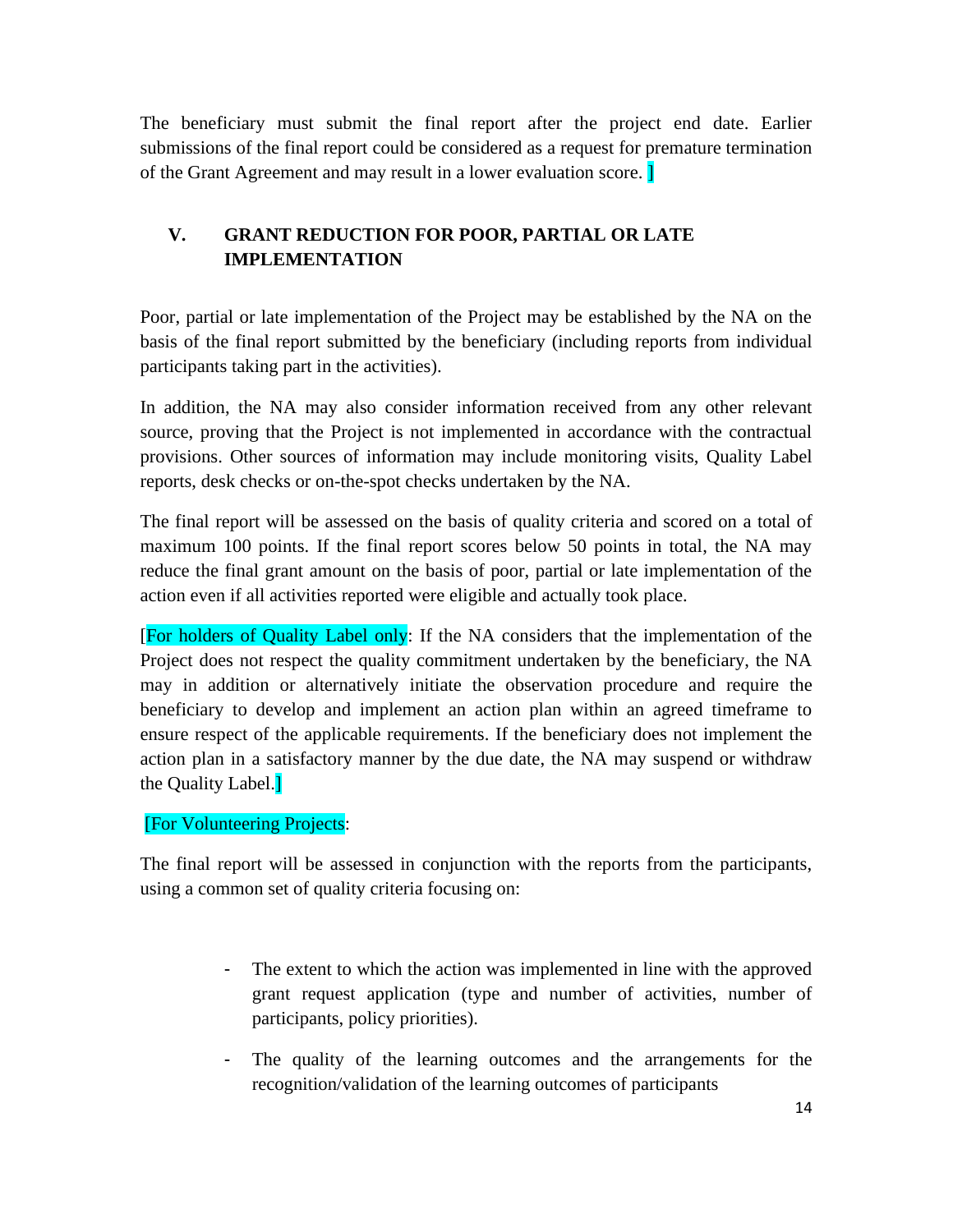- The impact on the target groups, participants and participating organisation(s)
- The quality of the practical arrangements provided in support of the activity, in terms of preparation, monitoring and support to participants during their activity
- The extent to which the grant amounts due to participants were transferred to them in accordance with the contractual provisions set out in the agreement between the respective beneficiary and participant following the templates provided in Annex V of the Agreement. ]

A grant reduction based on poor, partial or late implementation may be applied to the final amount of organisational support and may be of:

- 25% if the final report scores at least 40 points and below 50 points;
- 50% if the final report scores at least 25 points and below 40 points;
- 75% if the final report scores below 25 points.

In addition, the NA may reduce the final grant amount for organisational support by up to 100% in case the final report evaluation, a monitoring visit or on-the-spot check shows that European Solidarity Corps quality standards have not been respected.

## [For Solidarity Projects:

The final report will be assessed in conjunction with the reports from the participants, using a common set of quality criteria focusing on:

- The extent to which the action was implemented in line with the approved grant application
- The quality of the learning outcomes and the arrangements for the recognition/validation of the learning outcomes of participants
- The impact on the target groups, community and participants.
- A grant reduction based on poor, partial or late implementation may be applied to the final amount of project management costs and may be of:
	- 25% if the final report scores at least 40 points and below 50 points;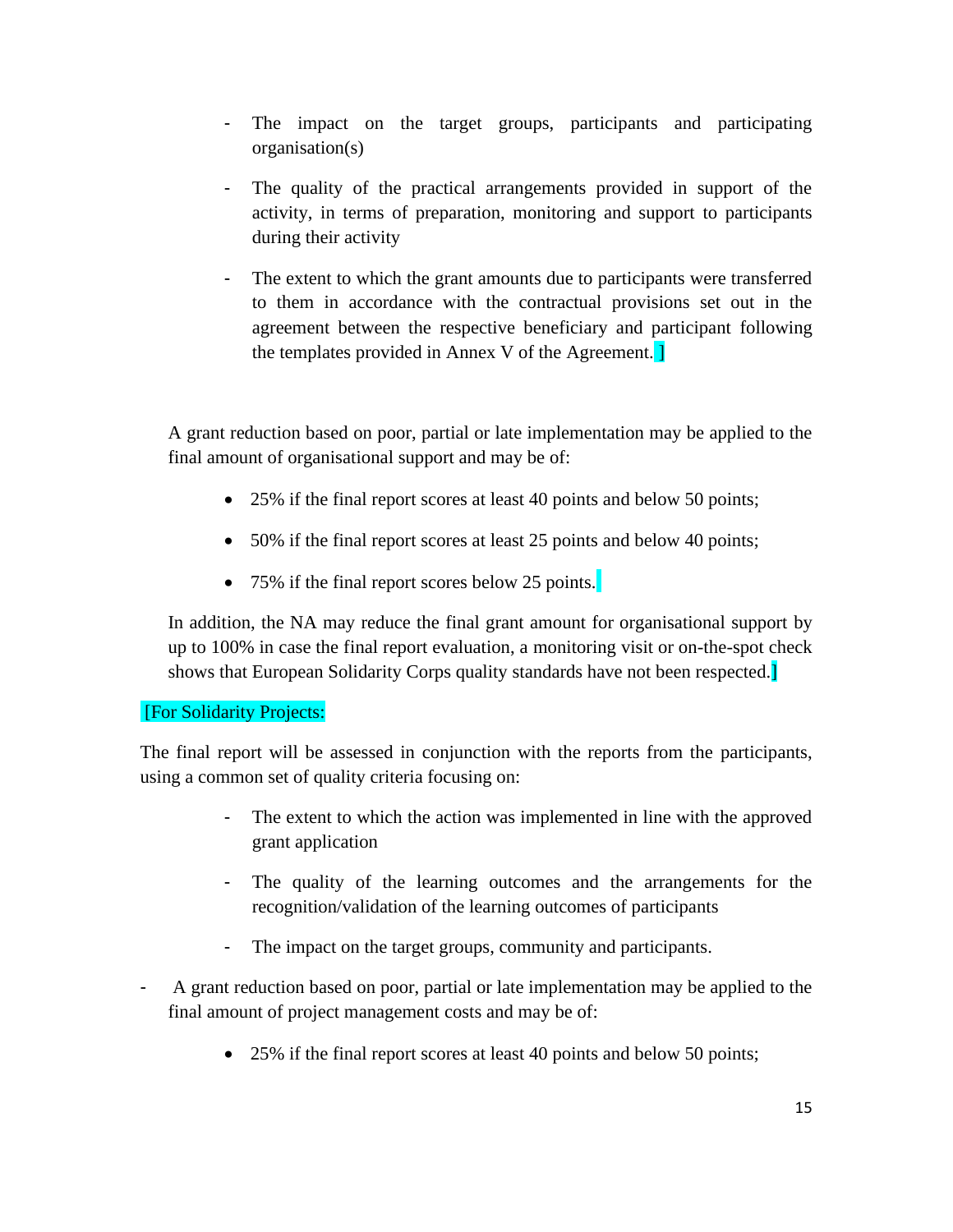- 50% if the final report scores at least 25 points and below 40 points;
- 75% if the final report scores below 25 points.

## <span id="page-15-0"></span>**VI. GRANT MODIFICATIONS**

## [For volunteering projects:

The total maximum grant amount indicated in Article I.3.1 may be increased with an amendment to the Grant Agreement as follows.

Up until the expiry of 12 months from the start of the project, the beneficiary may submit justified requests for additional funds for exceptional costs and inclusion support for participants if these additional needs cannot be covered with a transfer of funds within the existing grant amount without negatively affecting the delivery of targets specified in Annex II.

The National Agency will consider such requests if funds remain available for this purpose. In case a request for additional funds is approved, the National Agency shall assess if the amendment for additional funds must be made immediately, or at a later stage.

The National Agency shall make its assessment based on the pre-financing amount already available to the beneficiary, the amount of additional funds required, and the nature of the approved expenses. The National Agency shall issue the required amendment as a matter of urgency if it is necessary for the beneficiary to comply with rules on provision of inclusion support, as specified in the Special Conditions.

In all cases, the amendment shall be issued at the latest one month before the end of the project and no later than 15 months after the project start date.

[For Solidarity Projects: Not applicable.]

# <span id="page-15-1"></span>**VII. CHECKS OF GRANT BENEFICIARY AND PROVISION OF SUPPORTING DOCUMENTS**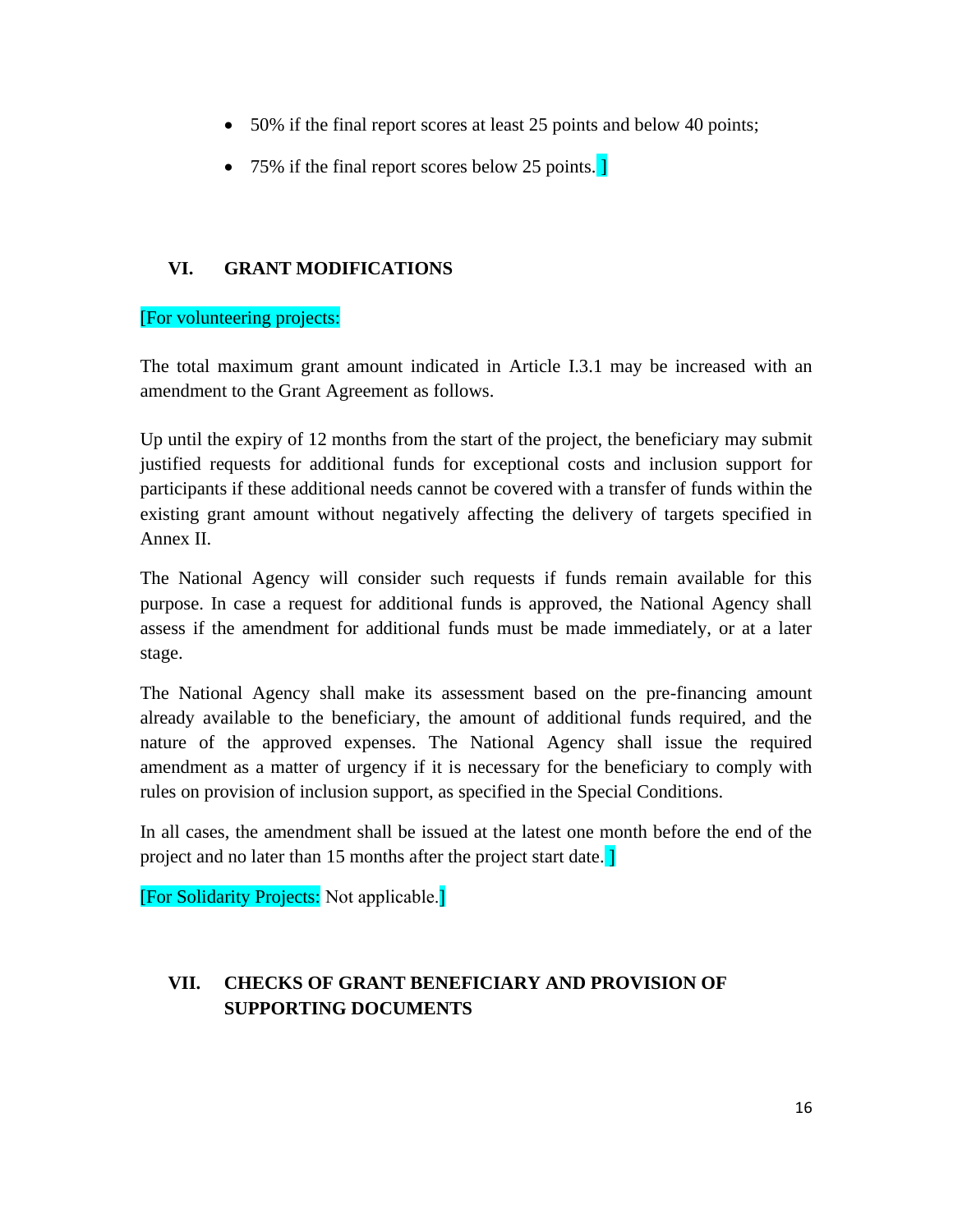In accordance with Article II.27 of the Annex I of the Agreement, the beneficiary may be subject to checks and audits in relation to the Agreement. Checks and audits aim at verifying whether the beneficiary managed the grant in respect of the rules set out in the Agreement, in order to establish the final grant amount to which the beneficiary is entitled.

A final report check must be performed for all projects. In addition, the project may be subject to further desk check or on-the-spot check if the project Agreement is included in the NA sample required by the European Commission or if the NA has selected it for a targeted check based on its risk assessment.

For final report check and desk check, the beneficiary must supply to the NA physical or electronic copies of supporting documents specified in the section I.2, unless the NA makes a request for originals to be delivered. The NA must return original supporting documents to the beneficiary upon its analysis thereof. If the beneficiary is legally not authorised to send original documents for final report or desk checks, a copy of the supporting documents may be sent instead.

For any type of check the beneficiary may be requested by the NA to provide additional supporting documents or evidence that are typically required for another type of check, as specified in article II.27 of the General Conditions.

The different checks must include the following:

## **a) Final report check**

The final report check is undertaken at final report stage at the NA premises in order to establish the final grant amount to which the beneficiary is entitled.

The beneficiary's final report to the National Agency must include the following information:

- Unit contributions consumed for budget categories:
	- − Travel support
	- − Organisational support
	- − Project management costs
	- − Inclusion support
	- − Pocket money
	- − Language learning support
	- − Coaching costs
	- − Preparatory visit